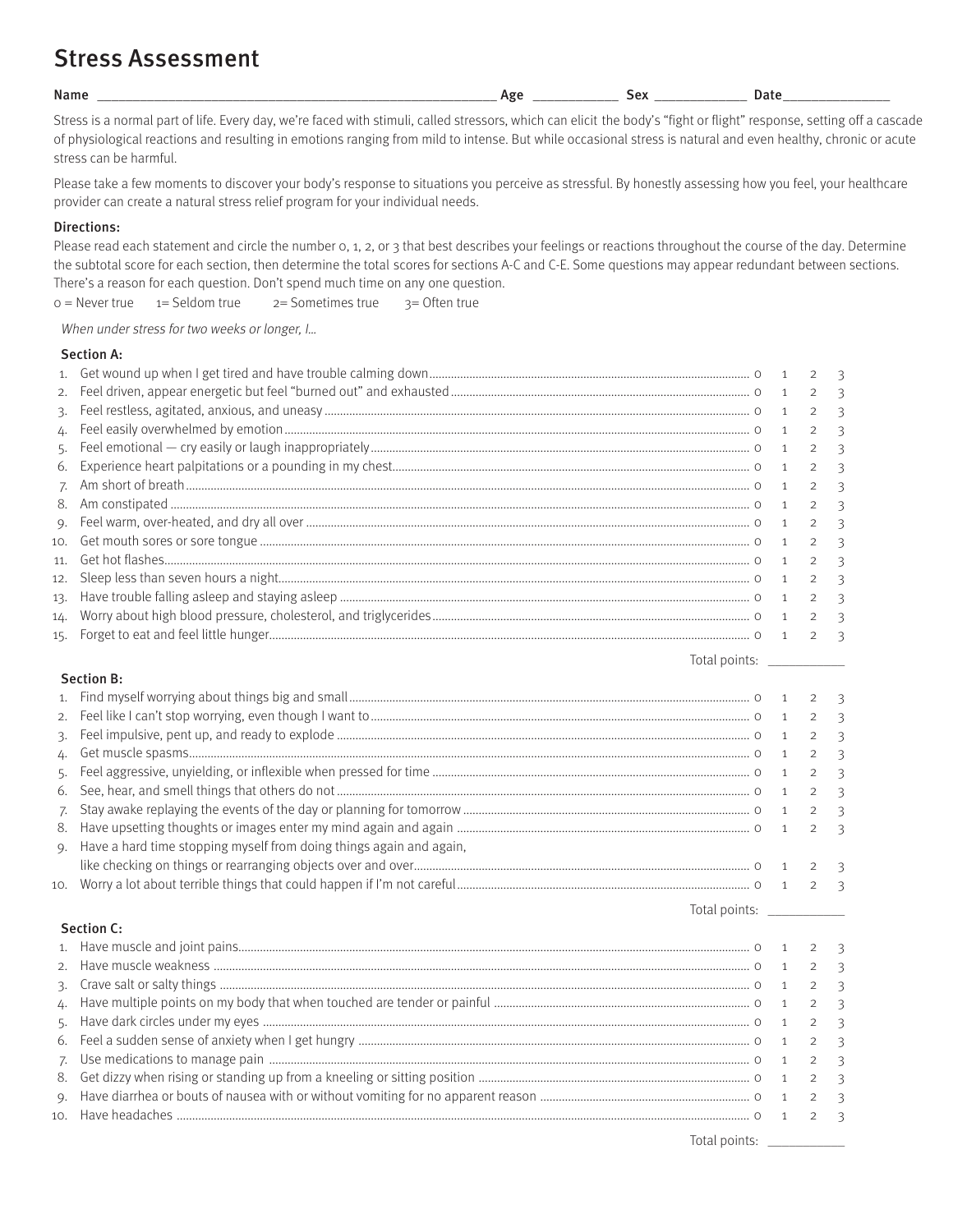#### Section D:

### Section E:

| 2.  |  | 3 |
|-----|--|---|
|     |  |   |
| 4.  |  |   |
|     |  |   |
| 6.  |  |   |
| 7.  |  | 3 |
|     |  |   |
|     |  | 3 |
|     |  |   |
|     |  |   |
|     |  |   |
|     |  |   |
|     |  |   |
| 15. |  |   |
|     |  |   |

Total points: \_\_\_\_\_\_\_\_\_\_\_\_\_

Total points: \_\_\_\_\_\_\_\_\_\_\_

| Add points from sections A, B & C | Total for A, B & C: |
|-----------------------------------|---------------------|
| Add points from sections C, D & E | Total for C, D & E: |

#### LIfestyle and Health Status:

- 1. Circle the level of stress you experience on the scale of 1-10, 10 being the worst:
	- 1 2 3 4 5 6 7 8 9 10
- 2. What do you consider to be the major causes of your stress (for example spouse, family, friends, work, finances, wedding, pregnancy, legal, commute):

 $\_$  , and the set of the set of the set of the set of the set of the set of the set of the set of the set of the set of the set of the set of the set of the set of the set of the set of the set of the set of the set of th

| 3. |                                                        | I eat breakfast _____________times a week. My typical breakfast is: ______                                      |                           |                                                                                                                                               |                              |
|----|--------------------------------------------------------|-----------------------------------------------------------------------------------------------------------------|---------------------------|-----------------------------------------------------------------------------------------------------------------------------------------------|------------------------------|
|    |                                                        |                                                                                                                 |                           | take a multiple vitamin/mineral ________________days per week. I take a fish oil supplement __________________days per week.                  |                              |
|    | sports (e.g. biking), or yoga:                         |                                                                                                                 |                           | participate in 30 minutes of physical activity such as walking, aerobics (e.g., running), resistance training (e.g., weights, pilates),       |                              |
| 6. | $\Box$ Daily<br>I smoke ____________ cigarettes daily. | $\Box$ 5-6 times per week                                                                                       | $\Box$ 3-4 times per week | $\Box$ 1-2 times per week                                                                                                                     | $\Box$ Less than once a week |
|    |                                                        |                                                                                                                 |                           | I drink two or more 8 ounce cups of caffeinated coffee or other caffeinated beverages like energy/diet drinks, colas, or black or green teas: |                              |
|    | $\Box$ Daily                                           | $\Box$ 5-6 times per week                                                                                       | $\Box$ 3-4 times per week | $\Box$ 1-2 times per week                                                                                                                     | $\Box$ Less than once a week |
| 8. |                                                        | I drink two or more ounces of alcoholic beverages:                                                              |                           |                                                                                                                                               |                              |
|    | $\Box$ Daily                                           | $\Box$ 5-6 times per week                                                                                       | $\Box$ 3-4 times per week | $\Box$ 1-2 times per week                                                                                                                     | $\Box$ Less than once a week |
|    | Current health problem(s)                              | List your current health problems and any over-the-counter or prescription medications that you are now taking. | Date of onset             | List all current medication(s)                                                                                                                |                              |

 \_\_\_\_\_\_\_\_\_\_\_\_\_\_\_\_\_\_\_\_\_\_\_\_\_\_\_\_\_\_\_\_ \_\_\_\_\_\_\_\_\_\_\_\_ \_\_\_\_\_\_\_\_\_\_\_\_\_\_\_\_\_\_\_\_\_\_\_\_\_\_\_\_\_\_\_\_\_\_\_\_\_\_\_\_\_\_\_\_\_\_\_\_\_\_\_\_\_\_\_\_\_\_\_\_ \_\_\_\_\_\_\_\_\_\_\_\_\_\_\_\_\_\_\_\_\_\_\_\_\_\_\_\_\_\_\_\_ \_\_\_\_\_\_\_\_\_\_\_\_ \_\_\_\_\_\_\_\_\_\_\_\_\_\_\_\_\_\_\_\_\_\_\_\_\_\_\_\_\_\_\_\_\_\_\_\_\_\_\_\_\_\_\_\_\_\_\_\_\_\_\_\_\_\_\_\_\_\_\_\_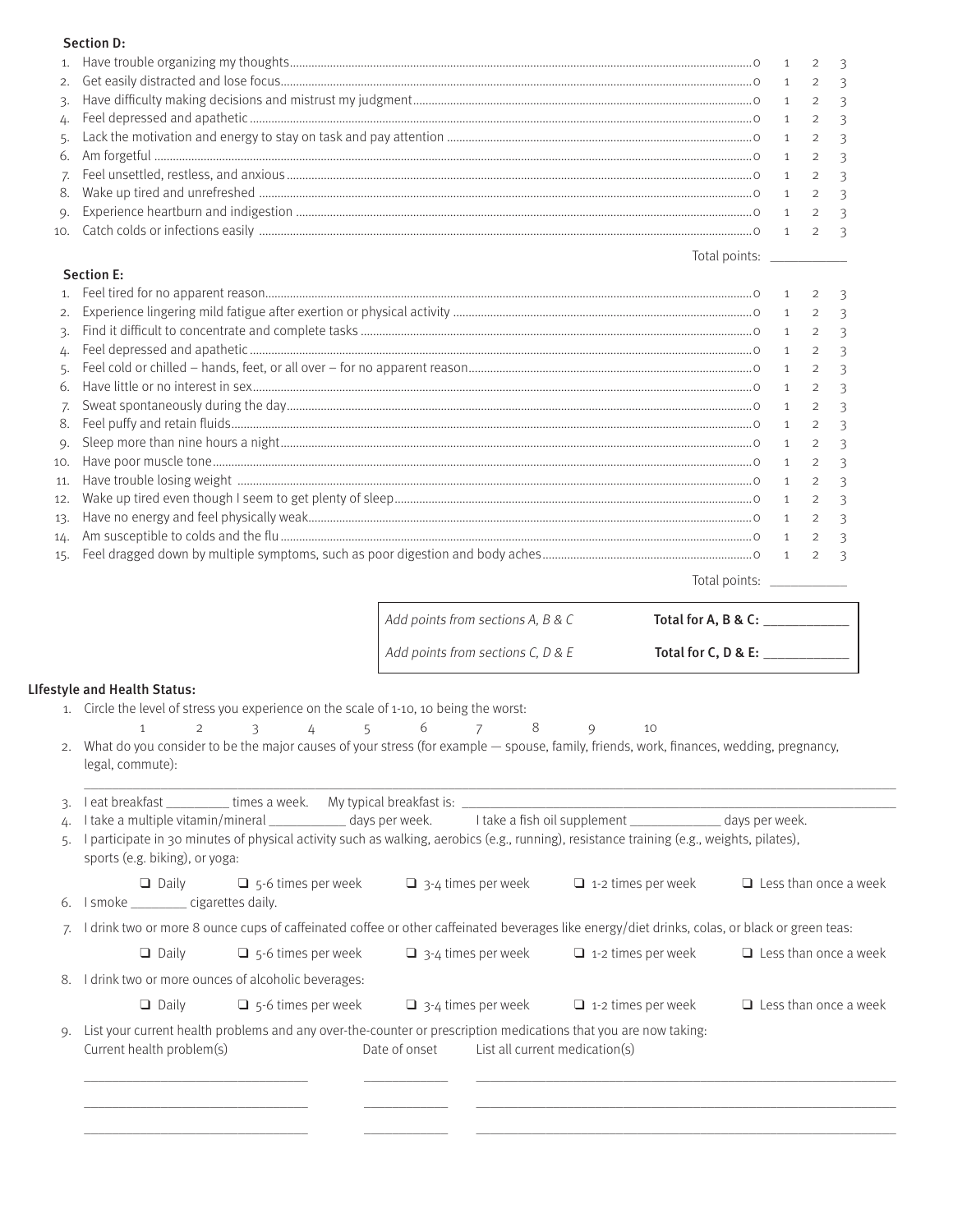# Functional Nutrition & Health Health History Questionnaire

# Client Information

|                                                                                    |  |  |  | Age ___________ Height ____________ Weight ______________                                      |  |  |  |  |
|------------------------------------------------------------------------------------|--|--|--|------------------------------------------------------------------------------------------------|--|--|--|--|
|                                                                                    |  |  |  |                                                                                                |  |  |  |  |
|                                                                                    |  |  |  |                                                                                                |  |  |  |  |
| Reason for visit (prioritized):                                                    |  |  |  |                                                                                                |  |  |  |  |
|                                                                                    |  |  |  |                                                                                                |  |  |  |  |
|                                                                                    |  |  |  |                                                                                                |  |  |  |  |
|                                                                                    |  |  |  |                                                                                                |  |  |  |  |
| Nutritional data:                                                                  |  |  |  |                                                                                                |  |  |  |  |
|                                                                                    |  |  |  |                                                                                                |  |  |  |  |
|                                                                                    |  |  |  |                                                                                                |  |  |  |  |
|                                                                                    |  |  |  |                                                                                                |  |  |  |  |
|                                                                                    |  |  |  |                                                                                                |  |  |  |  |
|                                                                                    |  |  |  |                                                                                                |  |  |  |  |
|                                                                                    |  |  |  | How many servings per week? (example: raw apple = $1$ fresh fruit; salad = $1$ raw vegetables) |  |  |  |  |
|                                                                                    |  |  |  |                                                                                                |  |  |  |  |
| Fast foods ______________ Meat ______________ Eggs _____________ Dairy ___________ |  |  |  |                                                                                                |  |  |  |  |
|                                                                                    |  |  |  |                                                                                                |  |  |  |  |
|                                                                                    |  |  |  |                                                                                                |  |  |  |  |
|                                                                                    |  |  |  |                                                                                                |  |  |  |  |
|                                                                                    |  |  |  |                                                                                                |  |  |  |  |
| Timing:                                                                            |  |  |  |                                                                                                |  |  |  |  |
|                                                                                    |  |  |  |                                                                                                |  |  |  |  |
|                                                                                    |  |  |  | What time do you eat your first meal? Last meal? Last meal?                                    |  |  |  |  |
|                                                                                    |  |  |  |                                                                                                |  |  |  |  |
|                                                                                    |  |  |  |                                                                                                |  |  |  |  |
|                                                                                    |  |  |  |                                                                                                |  |  |  |  |

# Movement: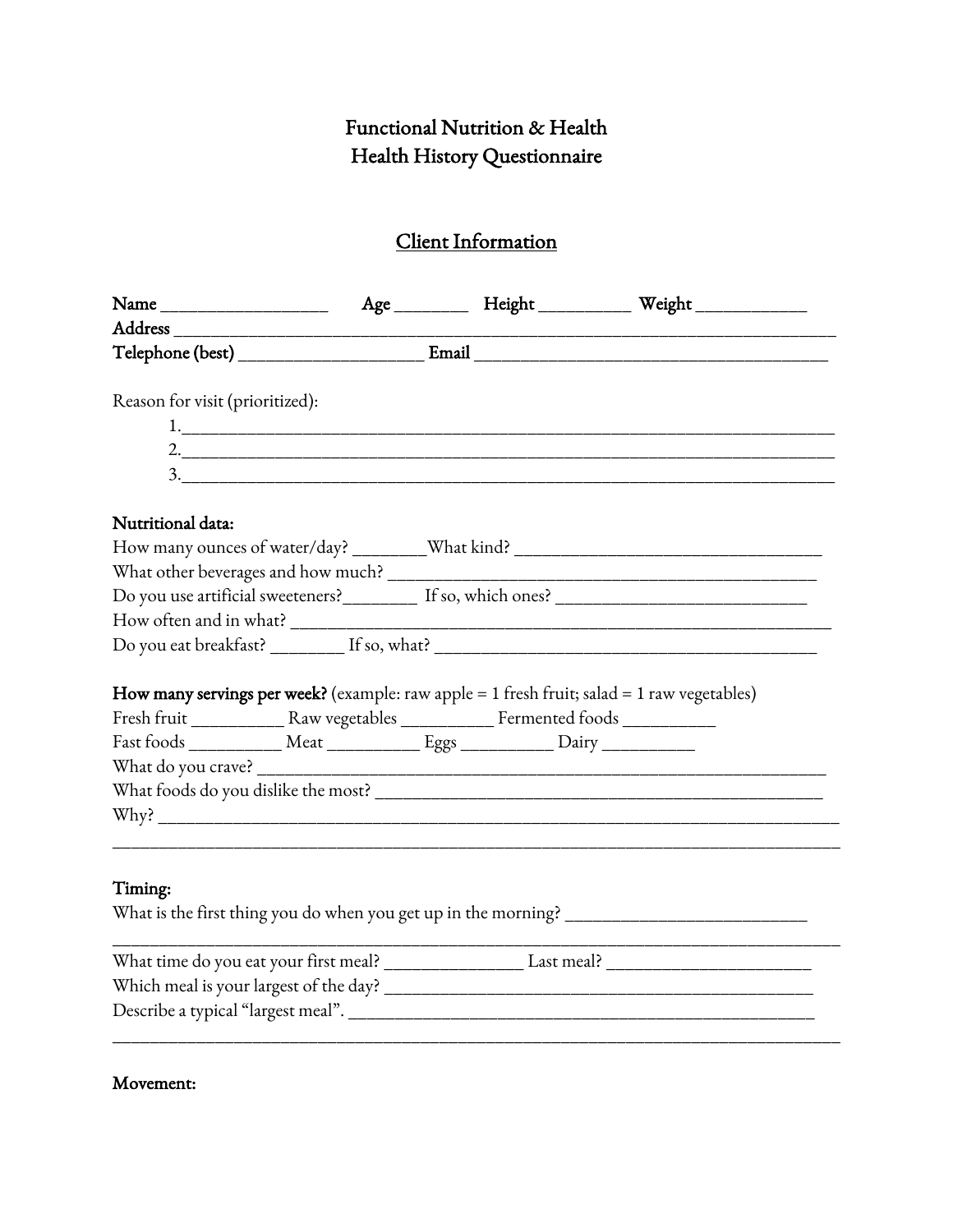Do you exercise/move/participate in fun sweaty activity? If so, what and how often?

| Sleep:                                                                                                     |
|------------------------------------------------------------------------------------------------------------|
| What time do you go to bed? ______________________How long do you sleep? __________________________        |
| Do you wake often? ___________                                                                             |
| If so, why and at what time(s)? $\frac{1}{\sqrt{2\pi}}$                                                    |
|                                                                                                            |
| Do you have pain when you first get up? ____________ If so, where?_________________________________        |
|                                                                                                            |
| Eliminations:                                                                                              |
| Do you have daily bowel eliminations? _________ If yes, how many per day?__________________                |
|                                                                                                            |
|                                                                                                            |
| Please describe your stools: (Color, float or sink, small hard pieces, one long piece, liquidy pile, loose |
| Females:                                                                                                   |
| Are you post-menopausal? _________ If yes, at what age did you enter menopause? _________                  |
|                                                                                                            |
|                                                                                                            |
| Do you currently use Hormone Replacement (HRT) or Hormonally-based Contraception? _____                    |
| Are you now, or in the near future, planning to become pregnant? ___________________________________       |
| Is your menstrual cycle regular? _________ Longer than 28 days? ________ Shorter? _________                |
| Is your flow longer or shorter than 5 days? _____________________                                          |
| Do you have cramps or clotting? _________ Would you describe the color of your menses as more red,         |
|                                                                                                            |
| Do you experience PMS, cyclical headaches, or cravings? _______________________________                    |
|                                                                                                            |
| Supplements/medications:                                                                                   |
| Do you take any supplements? ________ If so, what, how often and why? ________________                     |
|                                                                                                            |
| Do you take any OTC medications routinely (such as Aleve or Aspirin)? If so, what and how                  |
|                                                                                                            |
| Do you take prescription medications (prescribed by a licensed medical professional?) If so, what          |
| and how often?                                                                                             |
|                                                                                                            |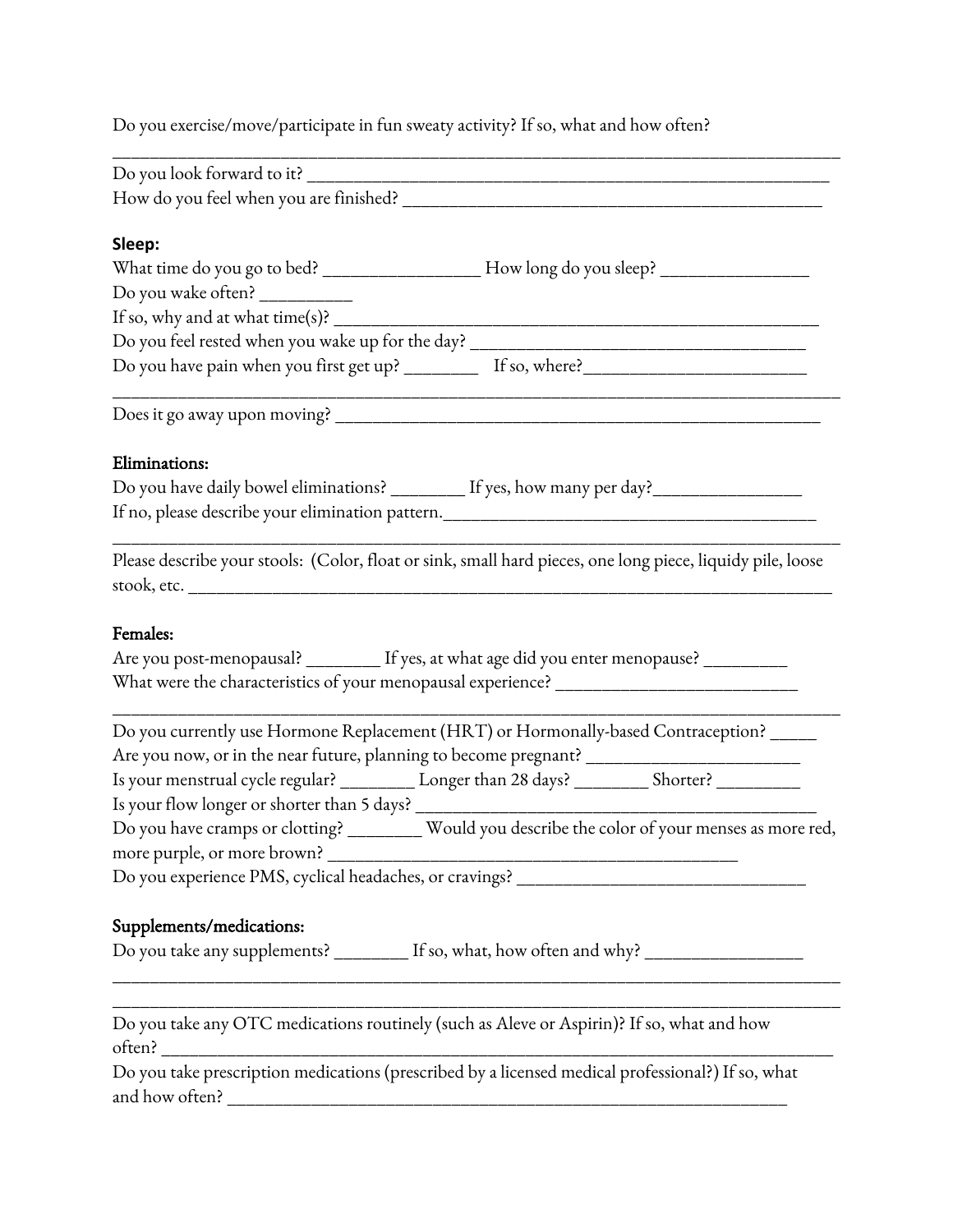### Medical history:

Have you had any surgeries? If so, what and when?

Have you received any diagnoses (including allergies) from a licensed medical professional? If so, what and when?

\_\_\_\_\_\_\_\_\_\_\_\_\_\_\_\_\_\_\_\_\_\_\_\_\_\_\_\_\_\_\_\_\_\_\_\_\_\_\_\_\_\_\_\_\_\_\_\_\_\_\_\_\_\_\_\_\_\_\_\_\_\_\_\_\_\_\_\_\_\_\_\_\_\_\_\_\_\_

\_\_\_\_\_\_\_\_\_\_\_\_\_\_\_\_\_\_\_\_\_\_\_\_\_\_\_\_\_\_\_\_\_\_\_\_\_\_\_\_\_\_\_\_\_\_\_\_\_\_\_\_\_\_\_\_\_\_\_\_\_\_\_\_\_\_\_\_\_\_\_\_\_\_\_\_\_\_

\_\_\_\_\_\_\_\_\_\_\_\_\_\_\_\_\_\_\_\_\_\_\_\_\_\_\_\_\_\_\_\_\_\_\_\_\_\_\_\_\_\_\_\_\_\_\_\_\_\_\_\_\_\_\_\_\_\_\_\_\_\_\_\_\_\_\_\_\_\_\_\_\_\_\_\_\_\_

### **Naturopathic history:**

Have you ever been in consultation with a naturopath? If so, why? How long ago?

| What was suggested?                                  |  |  |  |  |
|------------------------------------------------------|--|--|--|--|
| Did you experience a good outcome?                   |  |  |  |  |
| What did you like about it?                          |  |  |  |  |
| What wasn't as successful for you?                   |  |  |  |  |
| Do you have regular adjustments with a chiropractor? |  |  |  |  |
| Do you have regular body work/massages?              |  |  |  |  |

Please check all with which you are familiar:

- € Homeopathy
- € Bach Flowers/flower remedies
- € Probiotics
- € Aromatherapy
- € Muscle response testing
- € Herbals
- € Sports nutrition
- € Enzymes

I understand that I am here to learn about lifestyle and better health practices, that I will be offered information about food supplements and herbs as a guide to general good health, and this is a personal ministry and spiritual counseling. I fully understand that those who counsel me are not medical doctors and I am not here for medical diagnostic purpose or treatment procedures. I am not on this visit, or any subsequent visit, an agent for federal, state or local agencies or on a mission of entrapment or investigation. The services performed here are at all times restricted to consultation on holistic wellness matters intended for the maintenance of the best possible state of natural health, and do not involve the diagnosing, treatment or prescribing of remedies for disease.

Signature \_\_\_\_\_\_\_\_\_\_\_\_\_\_\_\_\_\_\_\_\_\_\_\_\_\_\_\_\_\_\_\_\_\_\_\_\_\_\_\_\_\_\_\_\_Date \_\_\_\_\_\_\_\_\_\_\_\_\_\_\_\_\_\_\_\_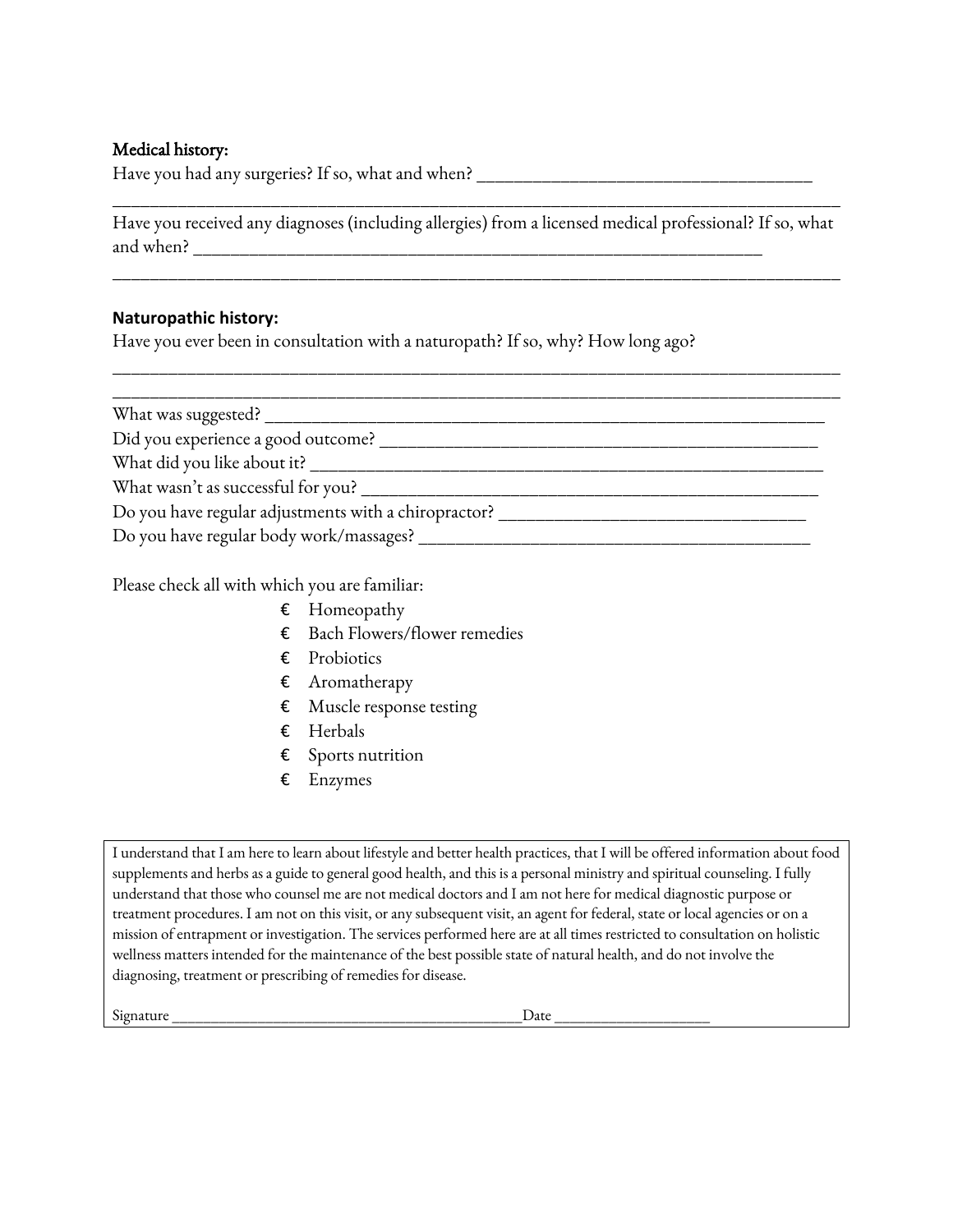| <b>FUNCTIONAL NUTRITION &amp; HEALTH</b> |       |                                                                                                                                                                                                                                               |       |  |  |  |  |
|------------------------------------------|-------|-----------------------------------------------------------------------------------------------------------------------------------------------------------------------------------------------------------------------------------------------|-------|--|--|--|--|
| 3 Day Food & Activity Log                |       |                                                                                                                                                                                                                                               |       |  |  |  |  |
|                                          | Day 1 | Day 2                                                                                                                                                                                                                                         | Day 3 |  |  |  |  |
| Wake Up<br>Time                          |       |                                                                                                                                                                                                                                               |       |  |  |  |  |
| <b>Breakfast</b>                         |       |                                                                                                                                                                                                                                               |       |  |  |  |  |
| Time:                                    |       |                                                                                                                                                                                                                                               |       |  |  |  |  |
| Snack.<br>Time:                          |       |                                                                                                                                                                                                                                               |       |  |  |  |  |
|                                          |       |                                                                                                                                                                                                                                               |       |  |  |  |  |
| Lunch.<br>Time:                          |       |                                                                                                                                                                                                                                               |       |  |  |  |  |
| Snack.<br>Time:                          |       |                                                                                                                                                                                                                                               |       |  |  |  |  |
| Dinner.<br>Time:                         |       |                                                                                                                                                                                                                                               |       |  |  |  |  |
| Water (cups)                             |       |                                                                                                                                                                                                                                               |       |  |  |  |  |
| Fats & Oils                              |       |                                                                                                                                                                                                                                               |       |  |  |  |  |
| Condiments                               |       |                                                                                                                                                                                                                                               |       |  |  |  |  |
| Exercise.<br>(How long)                  |       |                                                                                                                                                                                                                                               |       |  |  |  |  |
| Time spent<br>relaxing:<br>Doing What?   |       |                                                                                                                                                                                                                                               |       |  |  |  |  |
| Time to Bed                              |       |                                                                                                                                                                                                                                               |       |  |  |  |  |
|                                          | Name: | Please take time to fill this form out completely with as much detail as possible inclucing whether the food is cooked or raw.<br>List your regular diet and what you actually eat so I can help you the most with possible changes.<br>Date: |       |  |  |  |  |
|                                          |       |                                                                                                                                                                                                                                               |       |  |  |  |  |